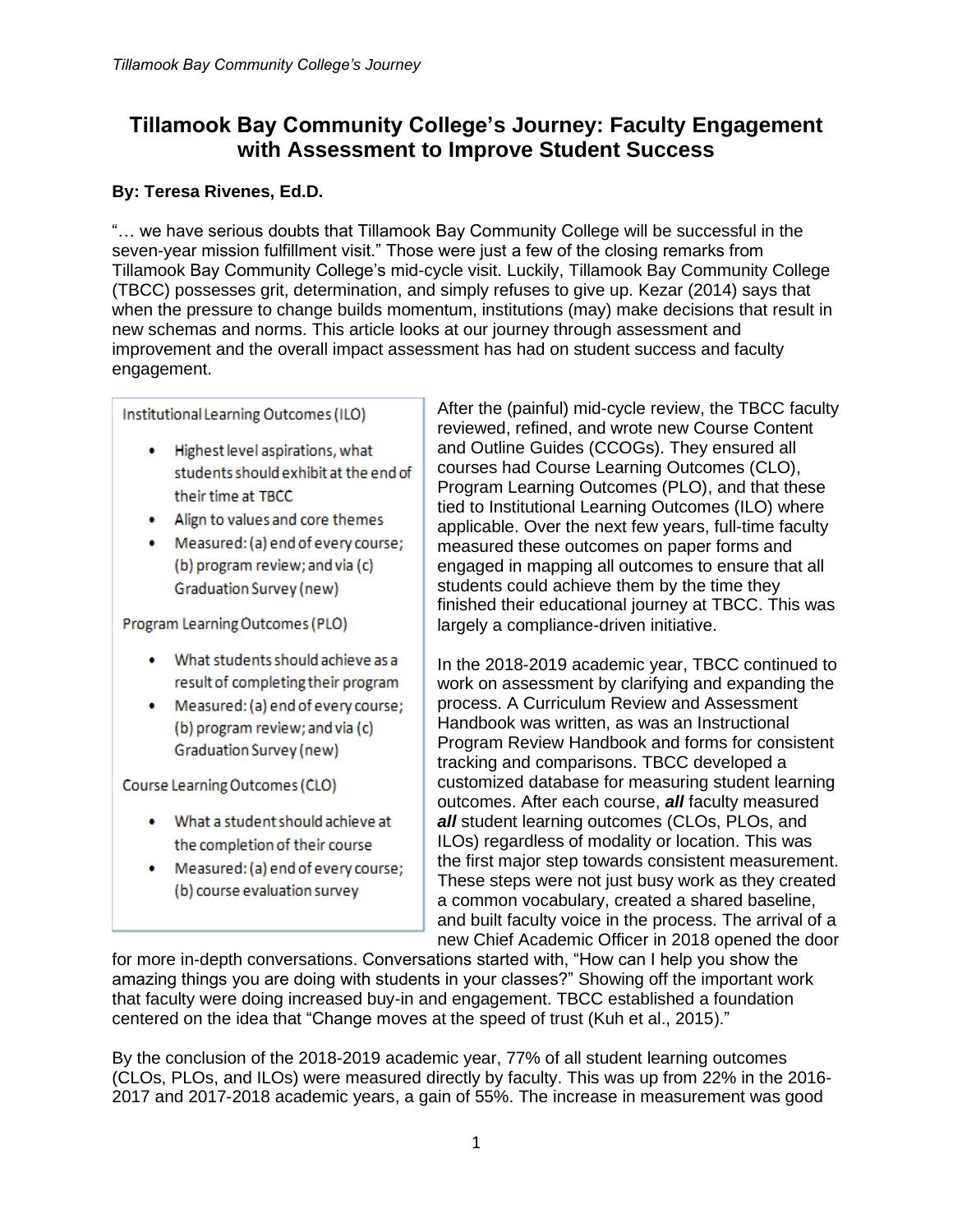news; TBCC was beginning to engage in regular student learning assessments. However, it was not good enough. We were still tracking our data by classes and not individual students. Further, we were looking only at students who successfully met the learning outcomes. Arguably as much, if not more, could be learned from students who did not have a successful experience. For this reason, TBCC started "Phase Two" of the assessment journey.

Building on the success we were having, and on the trust developed through open and honest dialogue, TBCC continued to work on assessment. We were very clear that assessment was not a "teaching critique" but a way to demonstrate the important differences that faculty made in student learning. The data was simply a tool that could and should be used to help achieve even better results. TBCC used an assessment for improvement paradigm that focused on an ethos of engagement (Ewell, 2009). We attended to culture through discussion, celebrating small wins, sharing best practices, and creating a safe space to share frustrations when gains were not realized. We were very transparent about the fact that we would make mistakes and that we would fail, but that we were also people who dusted ourselves off and tried again because student success matters most.

A more simplified outcome tracking process was developed in our Learning Management System (LMS), Moodle, which was a tool faculty already used. It was easier than a separate database and had the added benefit of tying each measurement to an individual student. After each course, all faculty, regardless of modality or location, measured all student learning outcomes in every course. Faculty, for the first time, did this for student regardless of level of outcome achievement. We worked with our local school districts to secure stipends for our dual credit faculty as they engaged in this work as well. We paid everyone who attended training because we believe budget drives priorities.

TBCC continued making major improvements. First, faculty measured 96% of all student learning outcomes directly. This was up from 22% (16-17), 22% (17-18), 77% (in 18-19), and 92% (19-20); a gain of 74% overall. Second, we integrated our assessment process with our Enrollment Management System (Jenzabar). We exported the Moodle results and tied them to data tables in Jenzabar, which allowed us to analyze all SLO achievements by student demographics, including gender, race, ethnicity, first-generation status, age, and degree program (virtually any demographic factor that is stored in Jenzabar). While the process is still a bit manual, it is a significant improvement, and we are getting far more detailed and relevant information. Our computer science faculty (Dr. Chris Carlson), IT Director (Sheryl Neu), and Online Learning Coordinator (Sarah Miller) did the work, which again built trust with faculty as they trusted the development team. Each step of the process was vetted, discussed, and improved through faculty engagement.

Next, we worked on the quality and consistency of assessment. CLOs, PLOs, and ILOs were measured both directly and indirectly. Rubrics to measure ILO and PLO achievement were developed, refined, and all faculty, each term, were trained on using these tools. TBCC also strengthened PLO/ILO measurements by asking students to complete both a course survey after every course and a graduation survey at the end of their TBCC experience. CTE employers were asked to measure student PLO/ILO achievement in each student's capstone work experience course. All this work allowed us to triangulate data for increased validity (Kuh et al., 2014). Faculty began to tie course learning outcomes to selected assignments in each course for increased consistency. TBCC felt it was important that faculty had latitude in the assessment measures, that faculty focus first on the areas that interested them, and that data should be reviewed after each course establishing a habit of reflection. Data, reflection, and improvement became an ingrained part of the TBCC culture.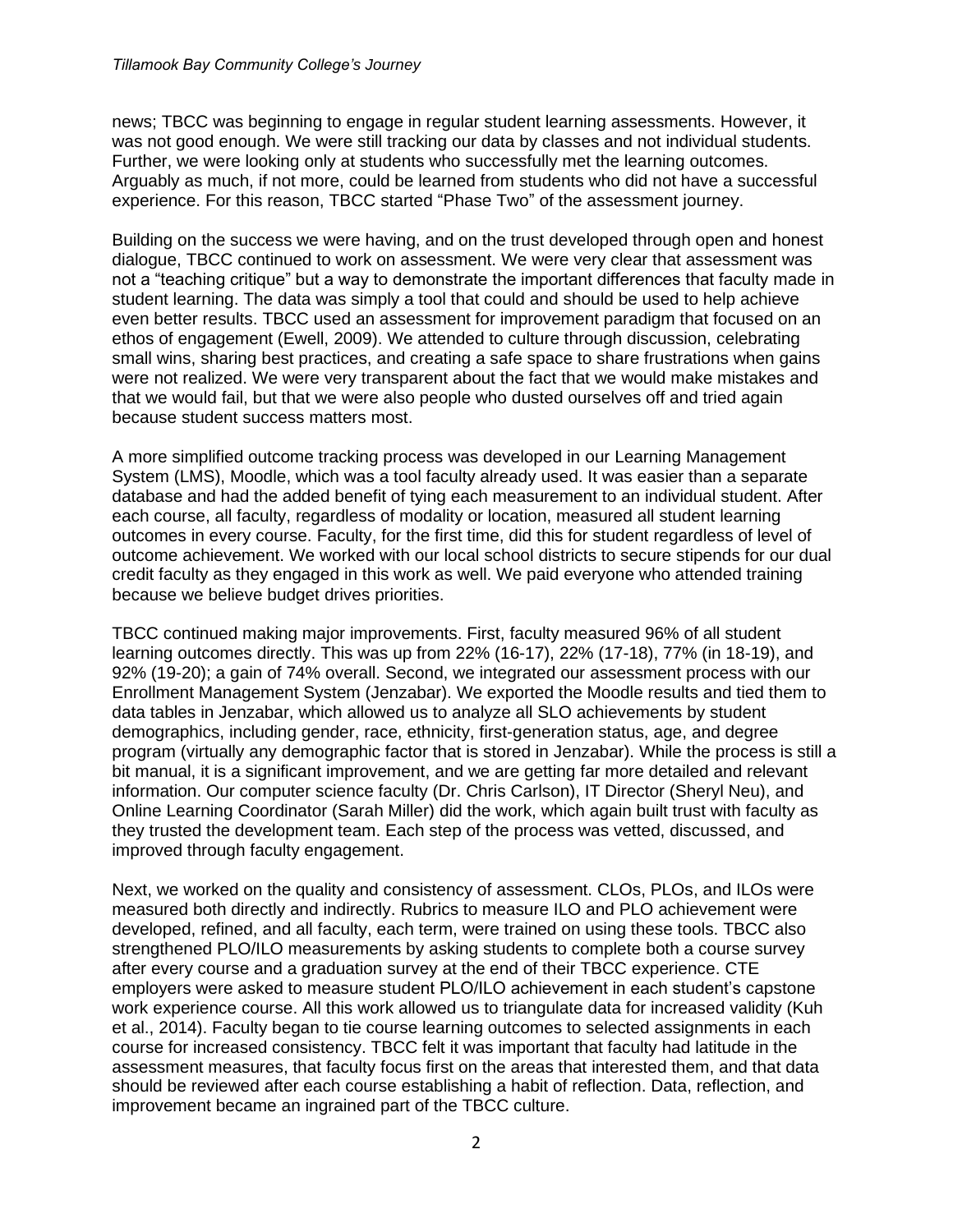It was vital for us to value the voice of TBCC faculty and their perceptions of student learning in this process. To do this, a quiz was developed and administered to faculty at the end of every course. The quiz asks questions such as "What went well?" "What did not go well?" "What will you do differently next time this class is taught?" Faculty use this tool to set goals for improvement in each course, each time it is taught, and make notes of needed curriculum change. This data is then exported and used by Department Chairs to improve the CCOG in response to a collection of faculty feedback. Faculty also review the quiz the next time they teach the course to ensure that the assessment loop is closed and planned interventions move forward. They then take the quiz again at the end of the course and restart the ongoing cycle of improvement. CLOs and PLOs are reviewed in detail every three years in the Program Review and Course Review process, and they are adjusted through that process as data indicates. Again, the process was inquiry-driven, built on success, free from judgment, and showed action even when that action was not successful (Ewell, 2009). Over time, TBCC has become more proficient at taking successful action.

#### **Overview of Total Achievement of Student Learning Outcomes (including transfer programs)**

*Note: Achievement is defined as competent and above (score = 3+). The charts below indicate the percentage of students who achieved this rating.*

|                                              | 2017-2018 | 2018-2019<br>Note: Rubrics<br>and training were<br>introduced this<br>vear. | 2019-2020 | 2020-2021<br>Note: Covid<br>pandemic<br>started. |
|----------------------------------------------|-----------|-----------------------------------------------------------------------------|-----------|--------------------------------------------------|
| Course<br>Learning<br><b>Outcomes</b>        | 77%       | 63%                                                                         | 80%       | 74%                                              |
| Program<br>Learning<br><b>Outcomes</b>       | 75%       | 60%                                                                         | 80%       | 75%                                              |
| Institutional<br>Learning<br><b>Outcomes</b> | 76%       | 58%                                                                         | 82%       | 71%                                              |

The processes we developed are significant, but perhaps more important are the changes that have occurred because of the processes. The first of the changes was realized in General Education. In the 2019-2020 academic year, we did an in-depth program review of our General Education program. The first of its kind at TBCC, we looked at all courses within the general education disciplines, and faculty used data to set discipline-specific goals.

One of the first improvement goals faculty set was in writing as students, faculty, and employers noted the need for improvement in this area. We implemented several changes in writing, including sharing rubrics so that writing mechanics were looked at in multiple classes, asking that most 200 level courses include writing assignments as a key assignment on the CCOG, and asking all 100 level courses to consider an informational literacy assignment as a key assignment. Faculty, through the curriculum committee process, monitored progress on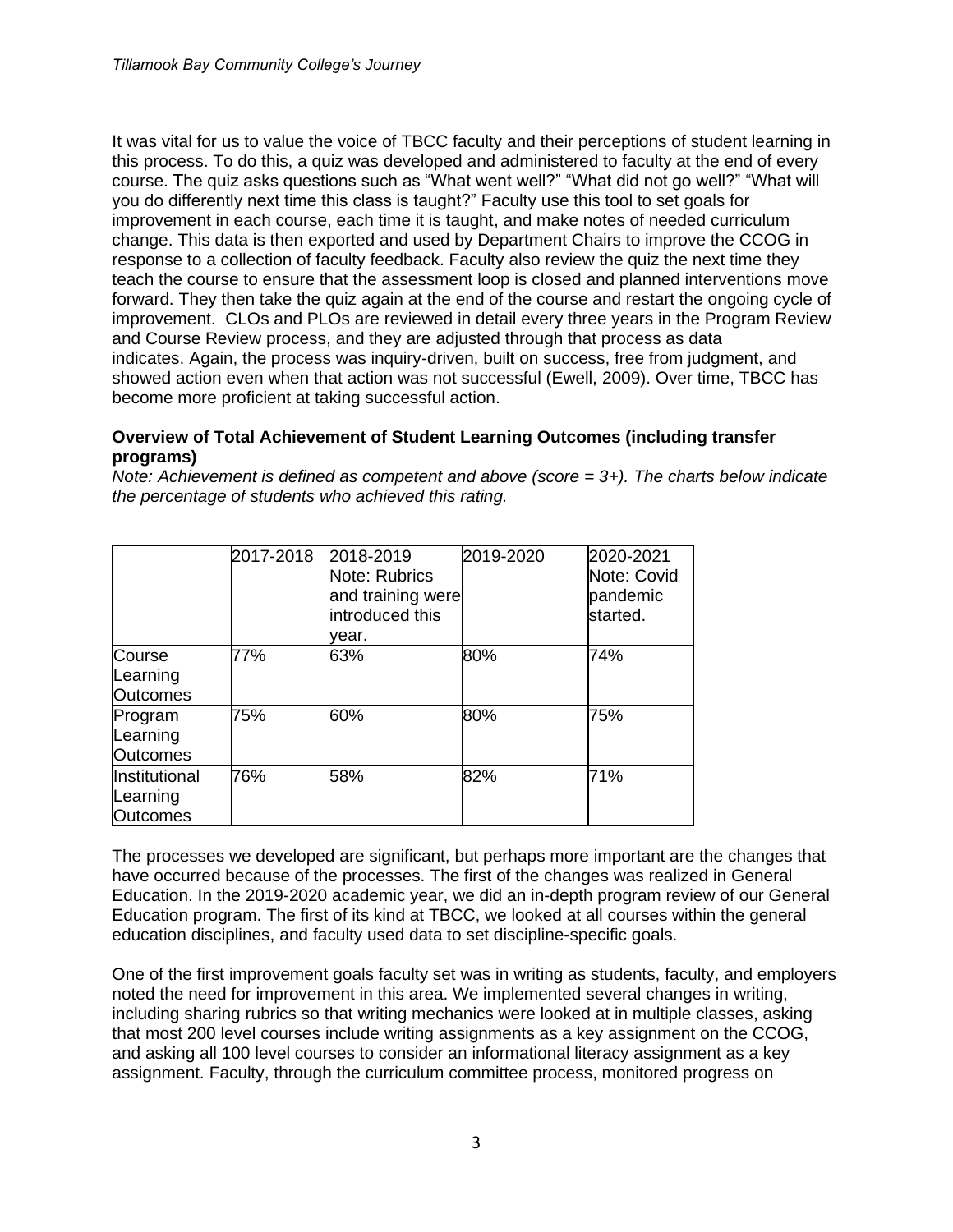CCOGs. The data support these efforts have been effective as students' writing achievement has increased as much as 30 percentage points in some cases.

There have been other successes as well. We found through data analysis that our 200 level majors Biology sequence and our Anatomy and Physiology sequence were barrier courses (high D/F/W rates) for students. Many students were not successful in completing them, nor did they move on to subsequent courses. TBCC purposefully created a 100 level Biology series (for non-science majors) to address this. Faculty also increased rigor in BI 112, a prerequisite requirement for Anatomy and Physiology (A & P). We have also added weekend open labs, faculty-led student study sessions, and increased tutoring support in the Learning Lounge (our tutoring center). We have added free recitation sections for students to increase lab time. As a result, we have seen improvement in student learning across science learning outcomes. We continue to work on A & P success.

Additionally, we revamped our highest enrolled social science classes (history and economics) and, as a result, saw impressive student learning improvement. One of TBCC's economic faculty (adjunct) recently said with genuine excitement in a meeting, "I almost have 100% student success in my class this term. One student wanted to drop, but I have talked him into an incomplete, and I am working with him one on one to complete. I am going to get him there!" General education faculty have taken ownership of student success and are interested in improving student learning and demonstrating that improvement through data. As we see improvement, faculty get more excited about the process and more engaged. All of this happens on the foundation we built of trust and transparency. The process has high intrinsic value and meaning.

## **General Education Specific**

*Note: Achievement is defined as competent and above (score = 3+). The charts below indicate the percentage of students who achieved this rating.*

|                                              | 2017-2018 | 2018-2019 | 2019-2020 | 2020-2021 |
|----------------------------------------------|-----------|-----------|-----------|-----------|
| Course<br>Learning<br><b>Outcomes</b>        | 77%       | 63%       | 80%       | 72%       |
| Program<br>Learning<br><b>Outcomes</b>       | 75%       | 60%       | 80%       | 72%       |
| Institutional<br>Learning<br><b>Outcomes</b> | 76%       | 58%       | 82%       | 68%       |
| <b>ARTS &amp;</b><br>LETTERS                 |           |           |           |           |
| CLO                                          |           |           | 74.62%    | 73%       |
| <b>PLO</b>                                   |           |           | 70.34%    | 69%       |
| <b>ILO</b>                                   |           |           | 74.55%    | 70%       |
| <b>READING</b>                               |           |           |           |           |
| <b>CLO</b>                                   |           |           | 62.22%    | 63%       |
| <b>PLO</b>                                   |           |           | 60%       | 70%       |
| <b>ILO</b>                                   |           |           | 61.11%    | 41%       |
| <b>WRITING</b>                               |           |           |           |           |
| <b>CLO</b>                                   |           |           | 49.31%    | 71%       |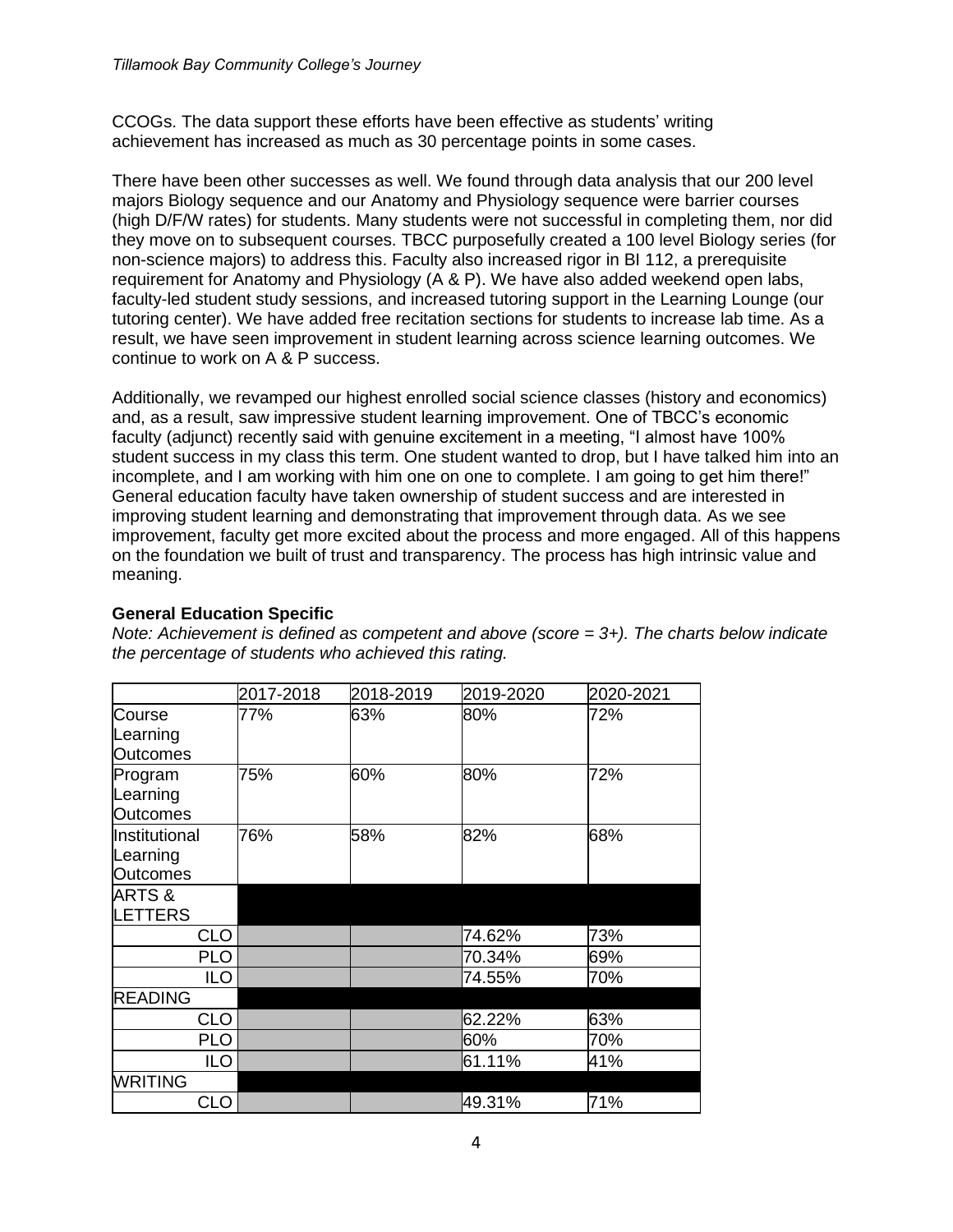| <b>PLO</b>     |  | 53.64% | 74% |
|----------------|--|--------|-----|
| <b>ILO</b>     |  | 54.81% | 71% |
| <b>MATH</b>    |  |        |     |
| <b>CLO</b>     |  | 79.74% | 65% |
| <b>PLO</b>     |  | 76.99% | 71% |
| <b>ILO</b>     |  | 73.35% | 61% |
| <b>SCIENCE</b> |  |        |     |
| <b>CLO</b>     |  | 61.35% | 62% |
| <b>PLO</b>     |  | 52.87% | 65% |
| <b>ILO</b>     |  | 55.03% | 62% |
| <b>SOCIAL</b>  |  |        |     |
| <b>SCIENCE</b> |  |        |     |
| <b>CLO</b>     |  | 75.99% | 80% |
| <b>PLO</b>     |  | 67.23% | 70% |
| <b>ILO</b>     |  | 64.81% | 73% |
|                |  |        |     |

#### **Career Technical Education**

*Note: Achievement is defined as competent and above (score = 3+). The charts below indicate the percentage of students who achieved this rating.*

|                                       | 2019-2020      | 2020-2021 |
|---------------------------------------|----------------|-----------|
| <b>MANUFACTURING &amp; INDUSTRIAL</b> |                |           |
| <b>TECHNOLOGY</b>                     |                |           |
|                                       | CLO 81%        | 87%       |
|                                       | <b>PLO 78%</b> | 90%       |
|                                       | ILO 72%        | 88%       |
| <b>CRIMINAL JUSTICE</b>               |                |           |
| <b>CLO</b>                            | 73%            | 84%       |
|                                       | <b>PLO 76%</b> | 83%       |
|                                       | <b>ILO 74%</b> | 81%       |
| <b>WELDING</b>                        |                |           |
|                                       | CLO 81%        | 78%       |
|                                       | <b>PLO 78%</b> | 84%       |
|                                       | ILO 72%        | 80%       |
| <b>BUSINESS</b>                       |                |           |
| <b>CLO</b>                            | 83%            | 82%       |
|                                       | <b>PLO 77%</b> | 78%       |
| <b>ILO</b>                            | 77%            | 78%       |
| <b>HEALTHCARE</b>                     |                |           |
| <b>CLO</b>                            | 80%            | 85%       |
|                                       | <b>PLO 98%</b> | 79%       |
|                                       | <b>ILO 84%</b> | 81%       |

Increased student success has also been demonstrated in developmental math. The data showed that students, who started in developmental education, were not completing collegelevel math. As a result, a new math class was developed, encompassing all developmental math classes (in one course). In 2018-2019 (six terms), 60% of TBCC students passed MTH 20;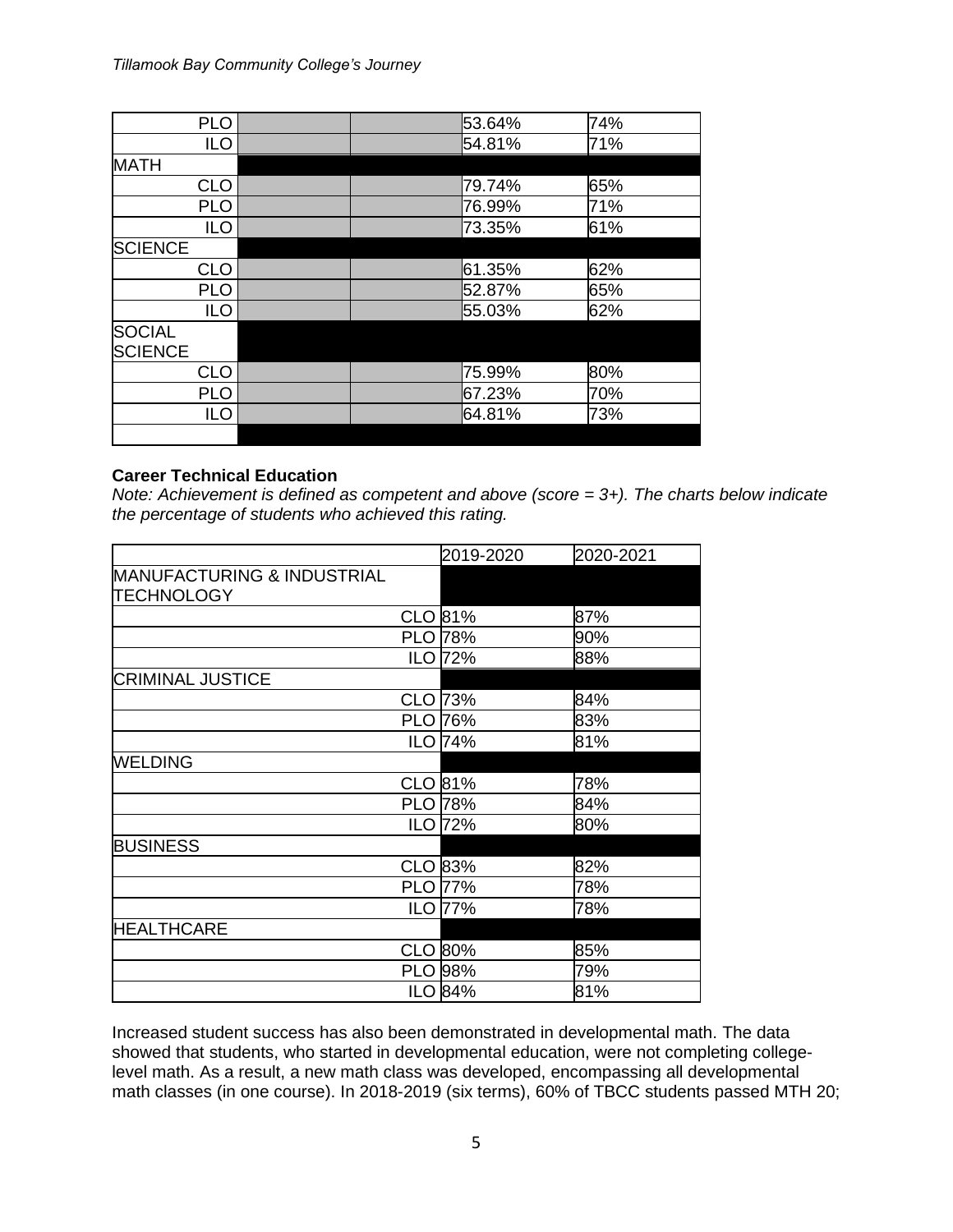76% passed MTH 70; and 72% passed MTH 95. Many of these students took these courses multiple times. In the new MTH 99 class, 78% of students pass the first time. Even more impressive is that within MTH 99, 18% of those students completed MTH 20 and MTH 70 in a single term, and 3% completed MTH 20, MTH 70, and MTH 95 in a single term (21% completed more than one course). Getting through the math sequence is not the only goal. It is also essential to see how students perform in a subsequent course. The MTH 105 prerequisite was changed to MTH 20 (or one level of MTH 99). Thus, 78% of the students who took MTH 99 were eligible to take the subsequent college-level math course. To date, 82% of the students in MTH 105 passed, all of which were MTH 99 prepared students. Faculty have subsequently decided that every degree and certificate (45 credits or greater) would require college-level math and have developed three clear math pathways (STEM, statistics, and applied math). Our students are demonstrating success with the increased standard, and that has faculty excited.

This work has not ended. Still of concern is the significant percentage of students who did not take the college-level follow-up course to MTH 99. This is problematic because if students wait several terms, they may lose skills that would help them to be more successful. Next, faculty and advisors encouraged students to complete their entire math sequence in sequential order, but this encouragement did not demonstrate measurable success. Now, math faculty are implementing co-requisite support classes that allow students to take a college-level math class during their first term. Before Covid, students were required to spend three hours in the Learning Lounge for MTH 99, which was successful. In spring, when the physical campus was closed to students due to Covid, grades in MTH 99 plummeted. The Learning Lounge requirement was gradually brought back to two hours per week, but this was still not as successful.

For this reason, the math co-requisite was developed as a three-hour lab. Data and assessment have informed curricular design, curricular decision-making, and innovative solutions for student success. It is exciting to see faculty speak confidently about curricular decisions made using data informed by their own students'. TBCC faculty recently conducted a prerequisite review and used D/F/W and pass rate data to determine if pre-requisites could be lowered across the college catalog. TBCC has virtually eliminated both developmental education and placement testing successfully.

The pandemic has had interesting impacts on Career-Technical education (CTE). While we have been seeing increases in general education, courses like welding have had decreasing student learning outcome achievement. We saw this same trend the term that our learning lounge (tutoring) was closed. Though disheartening, this suggests that our CTE classes are more successful when held face to face. It also suggests that our student supports are effective in helping students achieve course learning outcomes.

In academic year 2020-2021, TBCC started collecting and examining disaggregated SLO data. TBCC looks at SLOs across student, course, and by individual faculty. This has been very impactful on personal teaching practices. Faculty have asked, and TBCC has responded, with in-service professional development on topics such as how to engage online learners, microaggressions, implementing a lens of diversity, equity, and inclusion, and how to support second language learners in writing assignments (coming next). We are currently exploring what courses we need to offer in Spanish and how we can offer a Spanish support course in gateway courses for more effective student learning. These topics have spurred great discussion. We remain committed to "failing forward" and understanding that we will make mistakes. All our interventions will not result in success. Still, some will, and we remain committed to building on those. Faculty saw the benefit of disaggregated outcome assessment as it related to student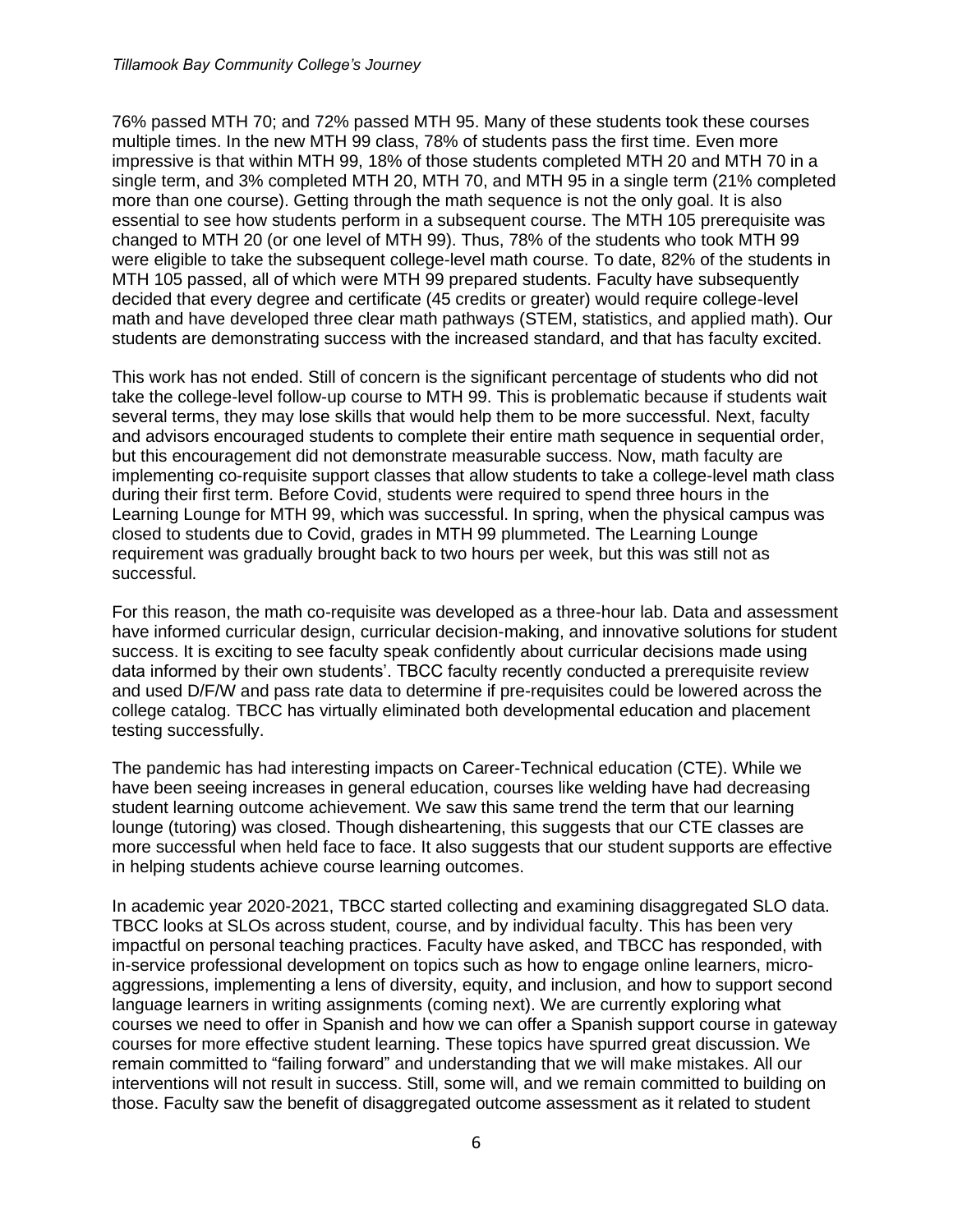success, were empowered by moving the dial on student success forward, and are interested in furthering this work.

### **Student Demographics (new 2021)**

*Note: Achievement is defined as competent and above (score = 3+). Note: This is just a sample of disaggregated data.*

| Average Achievement of outcomes for               | <b>CLO</b> | <b>PLO</b> | <b>ILO</b> |
|---------------------------------------------------|------------|------------|------------|
| <b>students</b>                                   |            |            |            |
| Over 30 years of age                              | 3.06       | 3.13       | 3.09       |
| Under 30 years of age                             | 2.84       | 2.84       | 2.83       |
| Who identify as White                             | 2.92       | 2.97       | 2.96       |
| Who identify as Hispanic                          | 2.82       | 2.82       | 2.78       |
| Who identify as male                              | 2.92       | 2.89       | 2.89       |
| Who identify as female                            | 2.85       | 2.92       | 2.88       |
| Who identify as non-binary                        | 3.56       | 3.47       | 3.89       |
| Grand Average (includes suppressed<br>categories) | 2.88       | 2.91       | 2.89       |

(Note: TBCC is a small rural college, so some data is excluded here because of group size. All data at TBCC is carefully scrutinized because of the small numbers, and we draw conclusions carefully. That said, we act using the available data and triangulate where possible to increase validity).

#### **What lessons have we learned from all of this?**

- 1. It is 100% crucial to take a "failing forward" approach. People must be willing to innovate, try, fail, learn, and try again. The college culture must support this as a learning process for students, staff, faculty, and administration. TBCC built a cycle of improvement by acting and building on both positive and negative results. TBCC is not focused on perfection as we recognize that we are always improving and innovating.
- 2. Assessment must not be punitive or used as a reflection of teaching evaluation. It is a recognition of student learning and a way to demonstrate the amazing work faculty do in their classes. Any other attitude will stifle the assessment process or the willingness of faculty to engage in the work.
- 3. Assessment outcomes are frequently discussed, and all faculty use the CCOG. It stays top of mind through faculty meetings, in-service, emails, and curriculum committee.
- 4. Training is key. We have a mandatory in-service meeting for everyone teaching that term, and we pay adjuncts to attend. We also offer it multiple times for convenience. We have used these opportunities to talk about issues, train on andragogy, and share our improvement using the data faculty have provided. We also use these meetings to build shared purpose, community, and invest in the work together.
- 5. Over time, we have developed smaller groups that dive into different aspects according to group interests. For example, our Department Chairs and Deans are digging into the disaggregated data by subject. CTE advisory groups look at program-level data.
- 6. TBCC is working to celebrate, communicate and talk about the wins.

How does our accreditation journey end? TBCC was recognized at the year seven Institutional Effectiveness visit, with multiple commendations and no recommendations. Notable quotes from the report include the following: